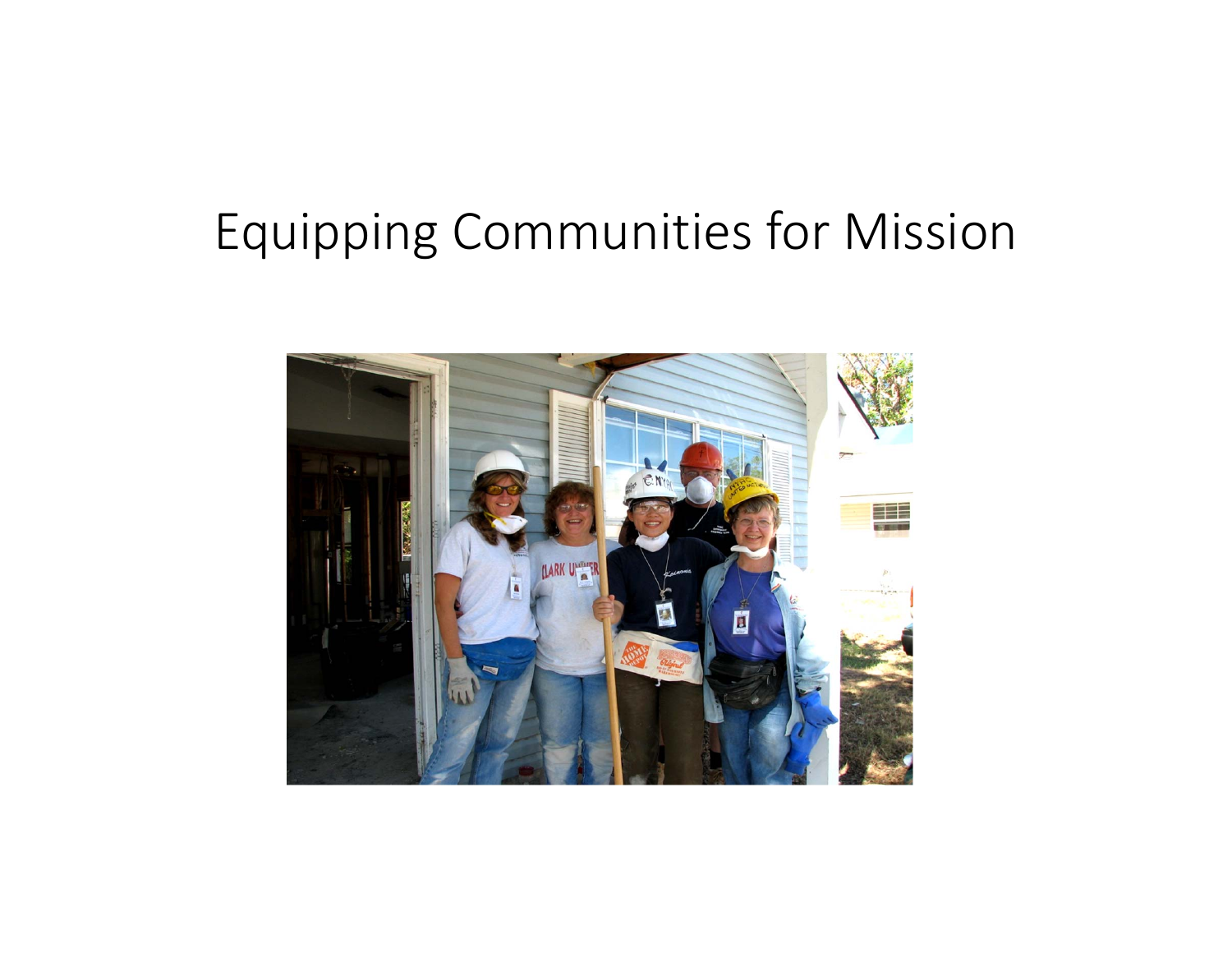•What brings you here today?

## •What questions do you have?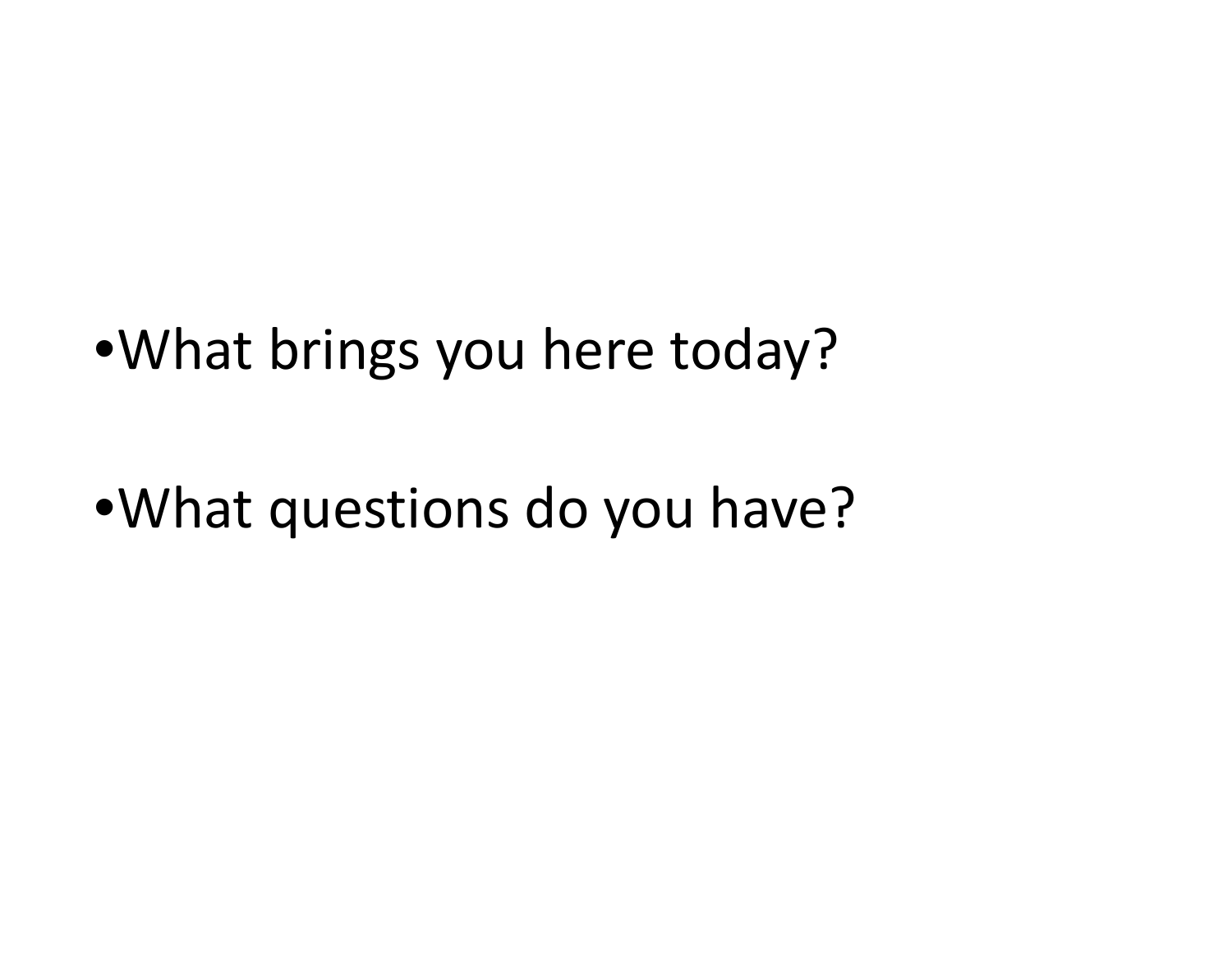•Should the church be involved in disaster response ministries?

•Should the church be involved in overseas mission ministries?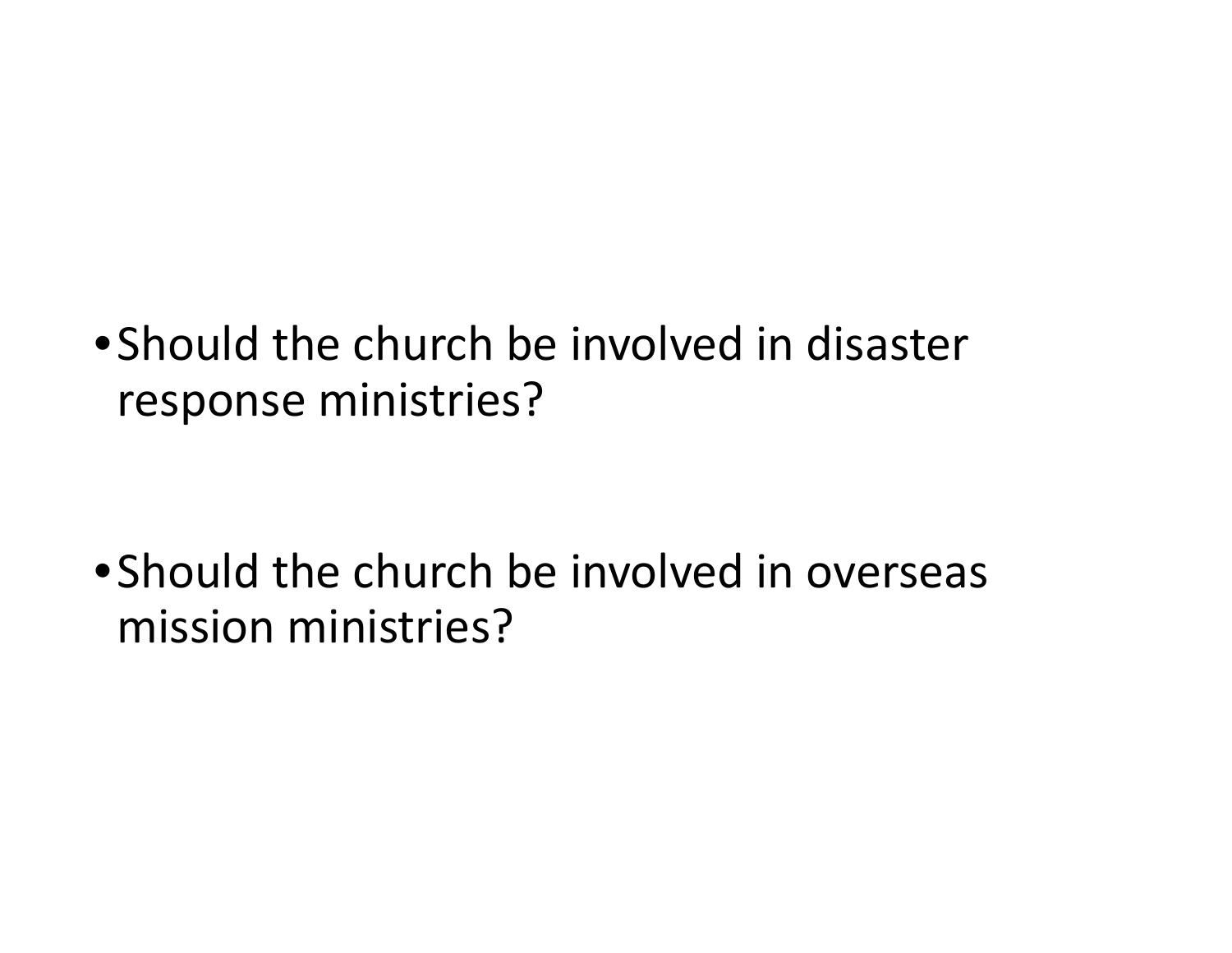# Mission is….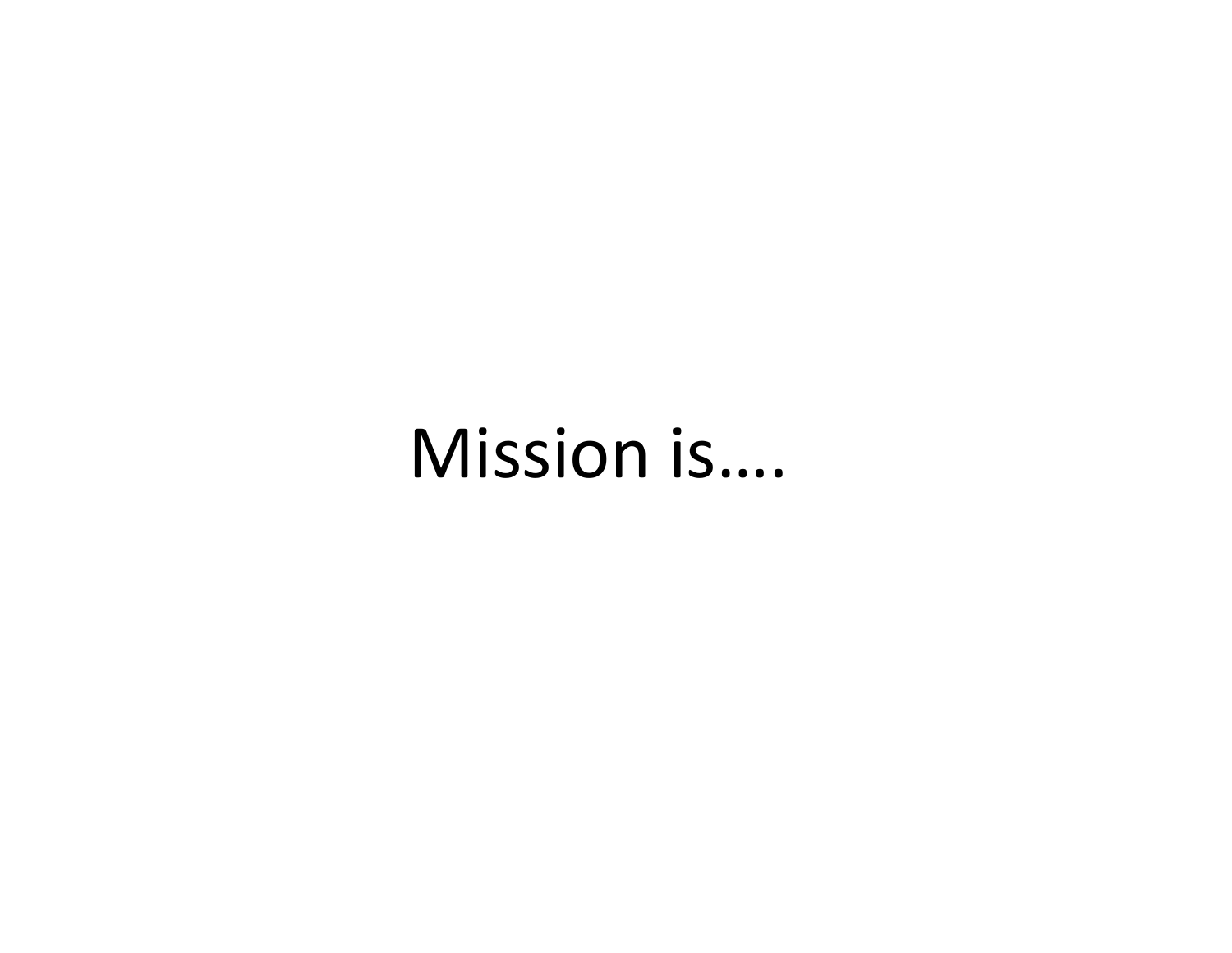

• At the core of this is the understanding that when we talk about "mission" it is not *our* mission or the <sup>c</sup>*hurch's* mission – but God's mission. Jeremy Bassett, in *A Missionary Journey – <sup>a</sup> Handbook for Volunteers* writes, "God's mission has been at the heart of the church of Jesus Christ. Therefore, it is not so much that the church has <sup>a</sup> mission, but that God's mission has <sup>a</sup> church." This mission leads us to "an ever‐increasing involvement in the pain and brokenness of the world." Through the church God seeks to restore humanity to God's original plan.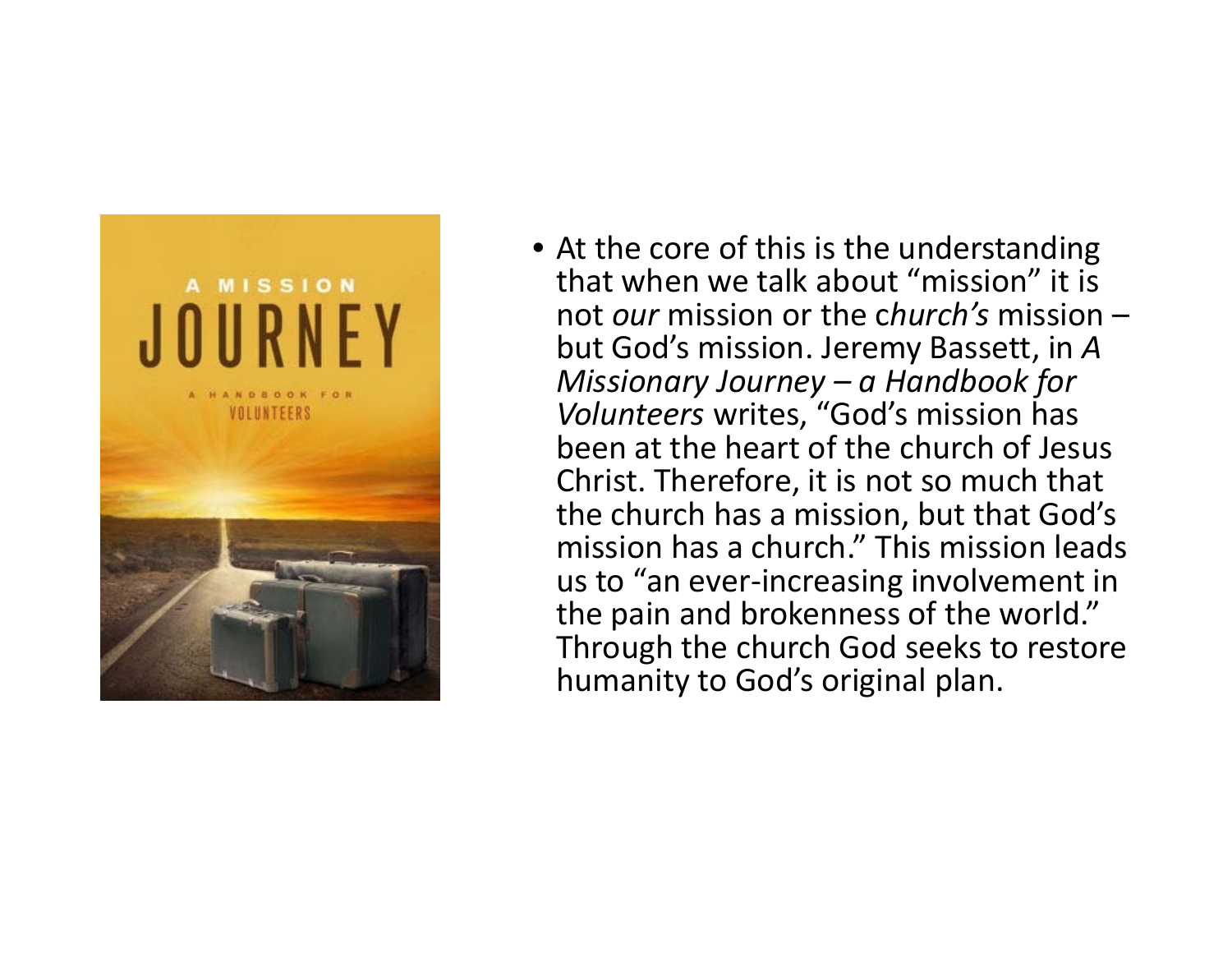#### What makes for meaningful mission?

What are the challenges to engaging people in mission?

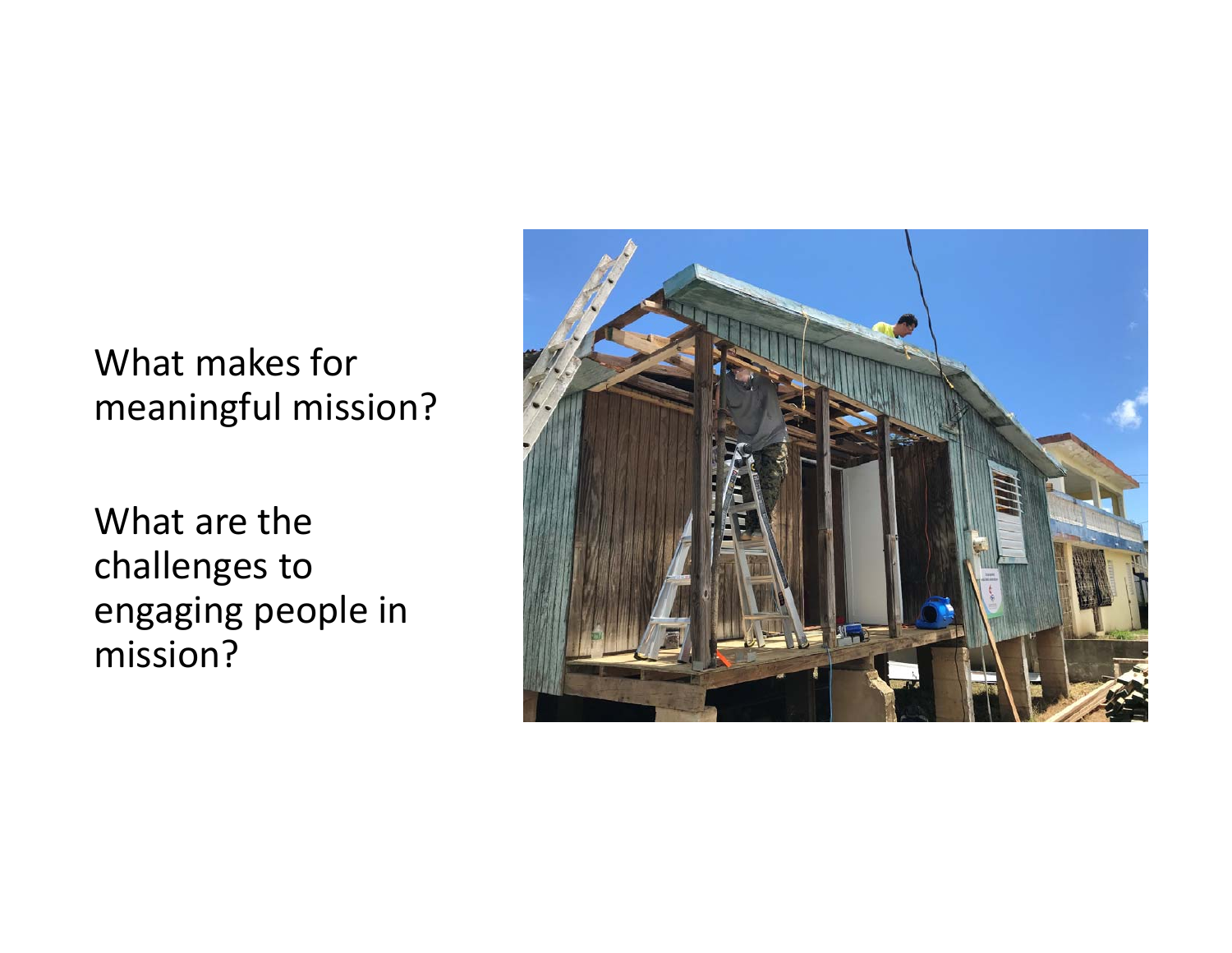### Developing a Missional Congregation

- •Ministry of all believers
- •**•** Giftedness of all believers
- •• For the sake of others
- •• Provide opportunities for meaningful mission
- •Invite…. Invite…Invite…
- •Celebrate.

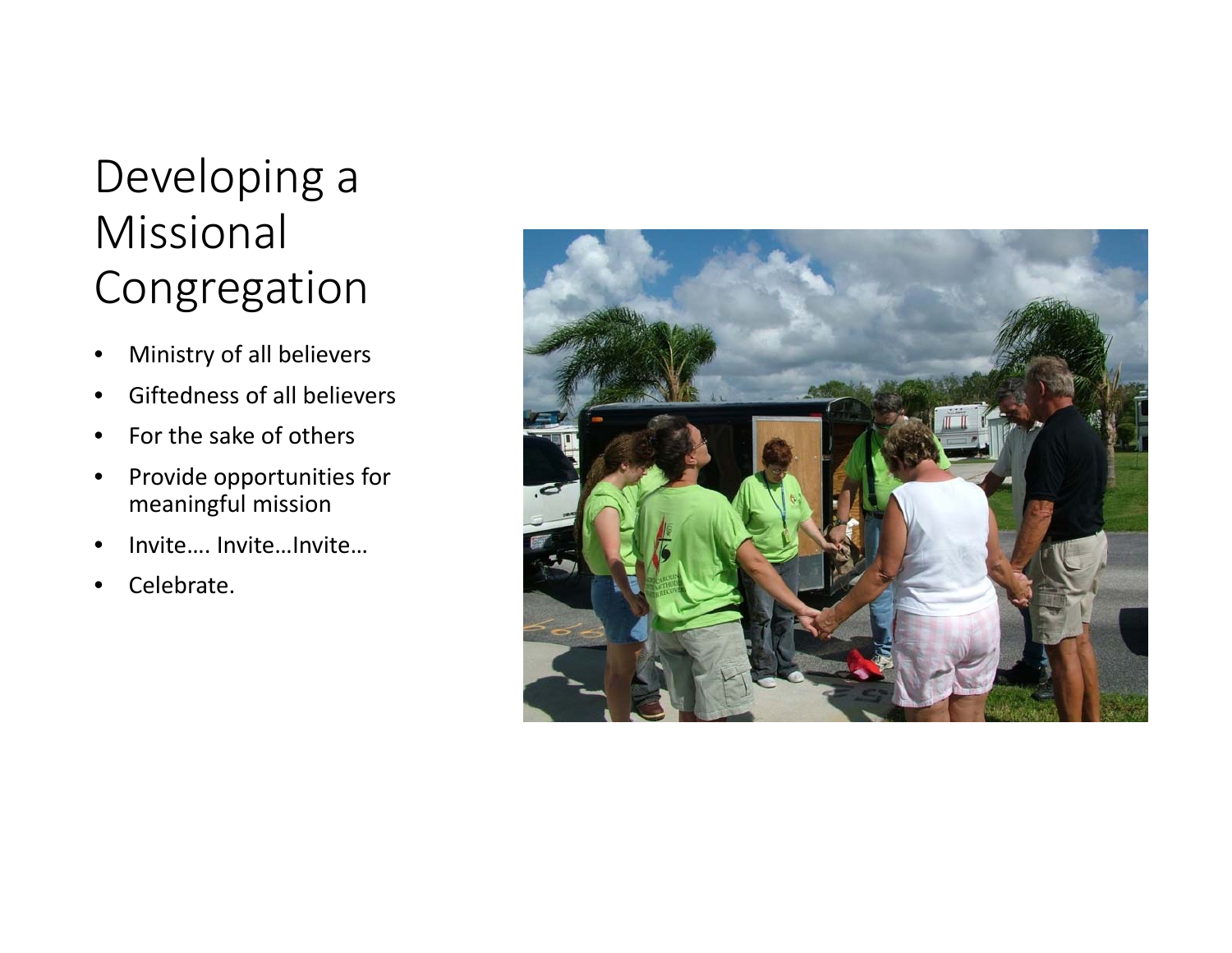Spiritual formation is the life ‐long process of being conformed into the likeness of Christ by the gracious working of the Holy Spirit for the sake of others.

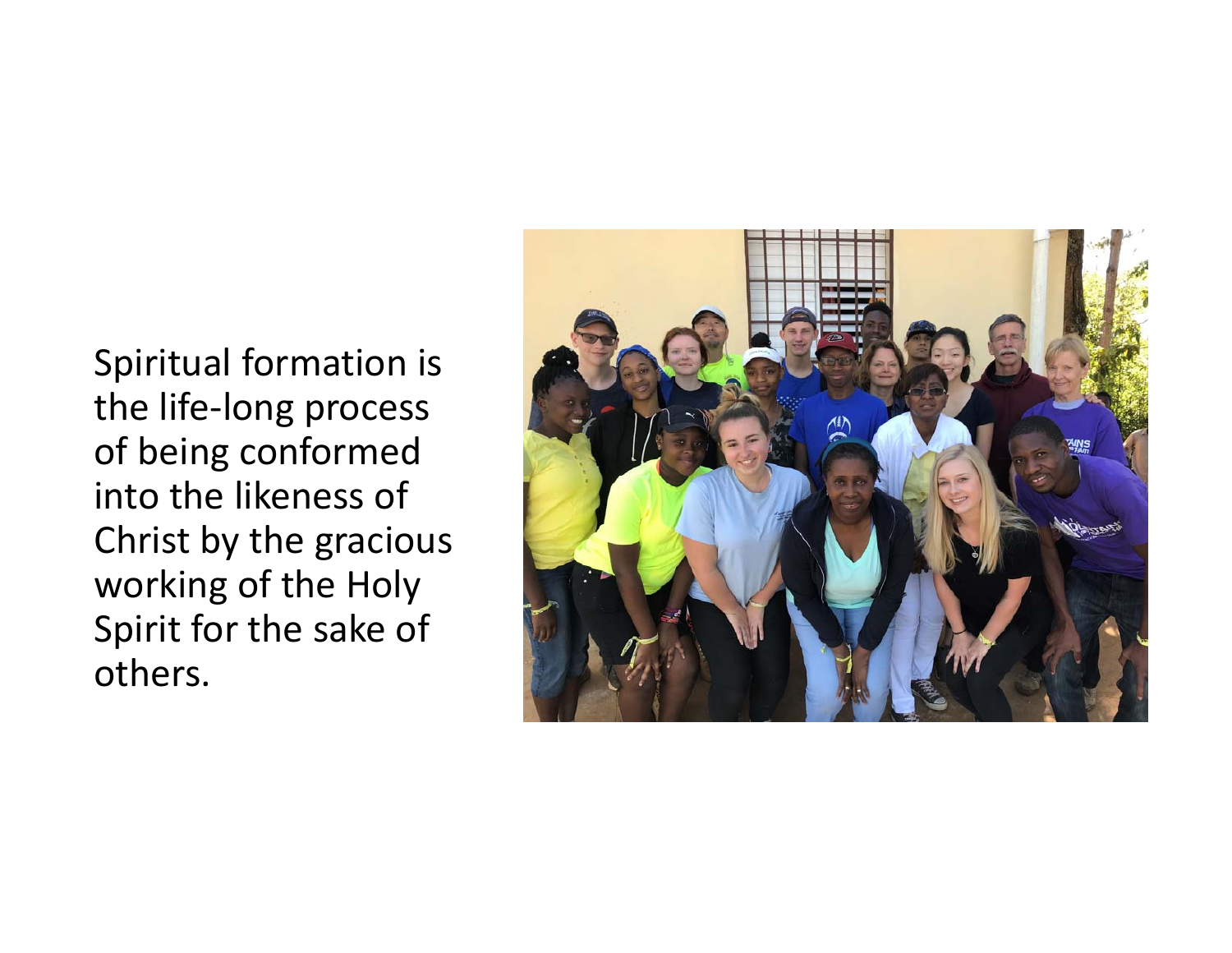#### Transformational Mission

Luke 10: After this the Lord appointed seventy two others and sent them two by two ahead of him to every town and place where he was to go… The seventy two returned with joy….

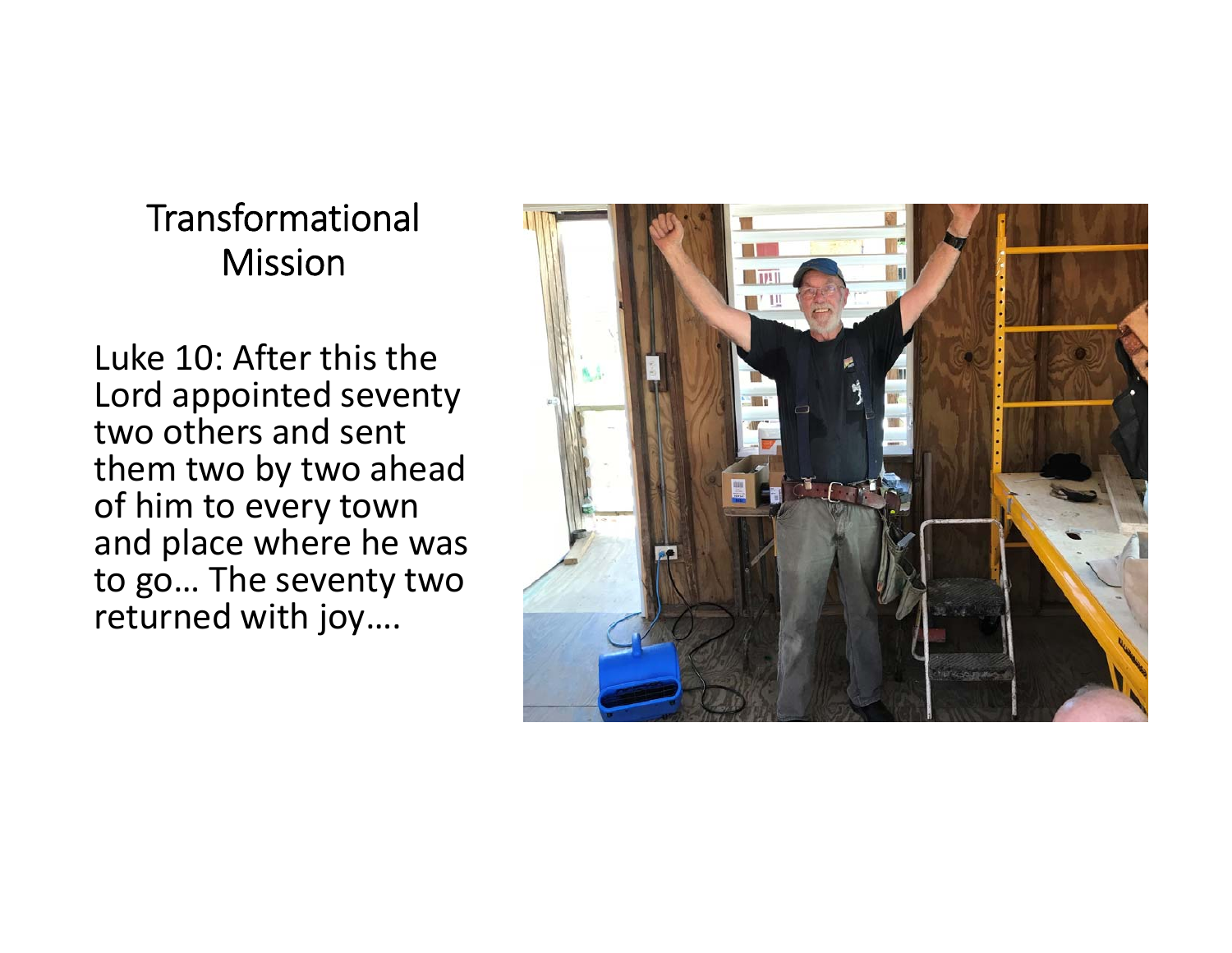

**Disaster** 

**Response** 

- All disasters are local: the local church is a major thread in the overalloverall fabric of a community's<br>disaster preparation and respo disaster preparation and response.<br>The visible presence of the church The visible presence of the church is<br>essential in any time of disaster. I in any time of disaster.
- Disaster response is an effective ministry through which we become instruments of God's healing and hope. By becoming the hands and t of Christ, we share in a commitment toemotional, and physical needs of a time of crisis.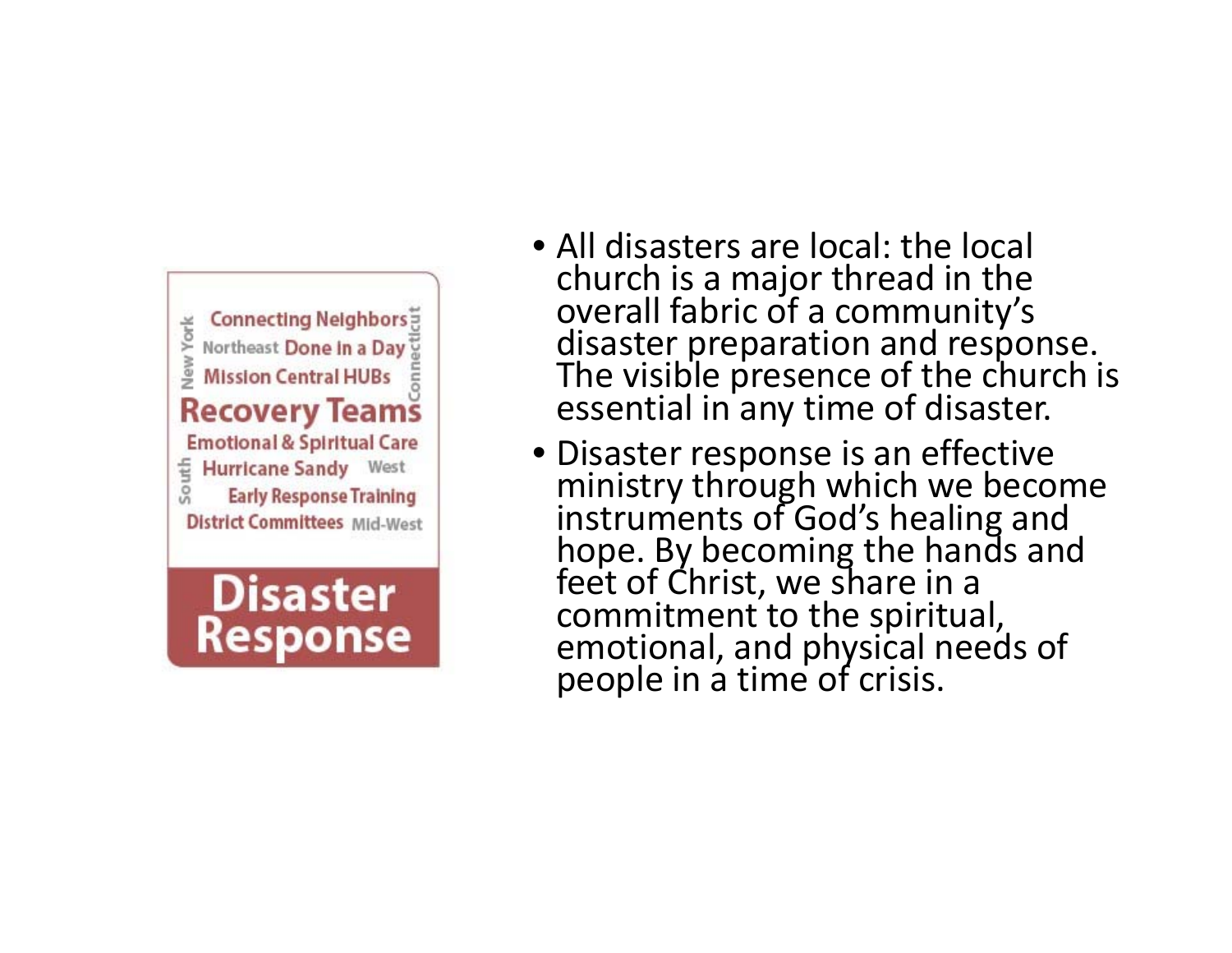

- •Early Response Teams
- •Long Term Recovery Teams
- •Disaster Emotional andSpiritual Care Teams
- •Connecting Neighbors
- •HUBS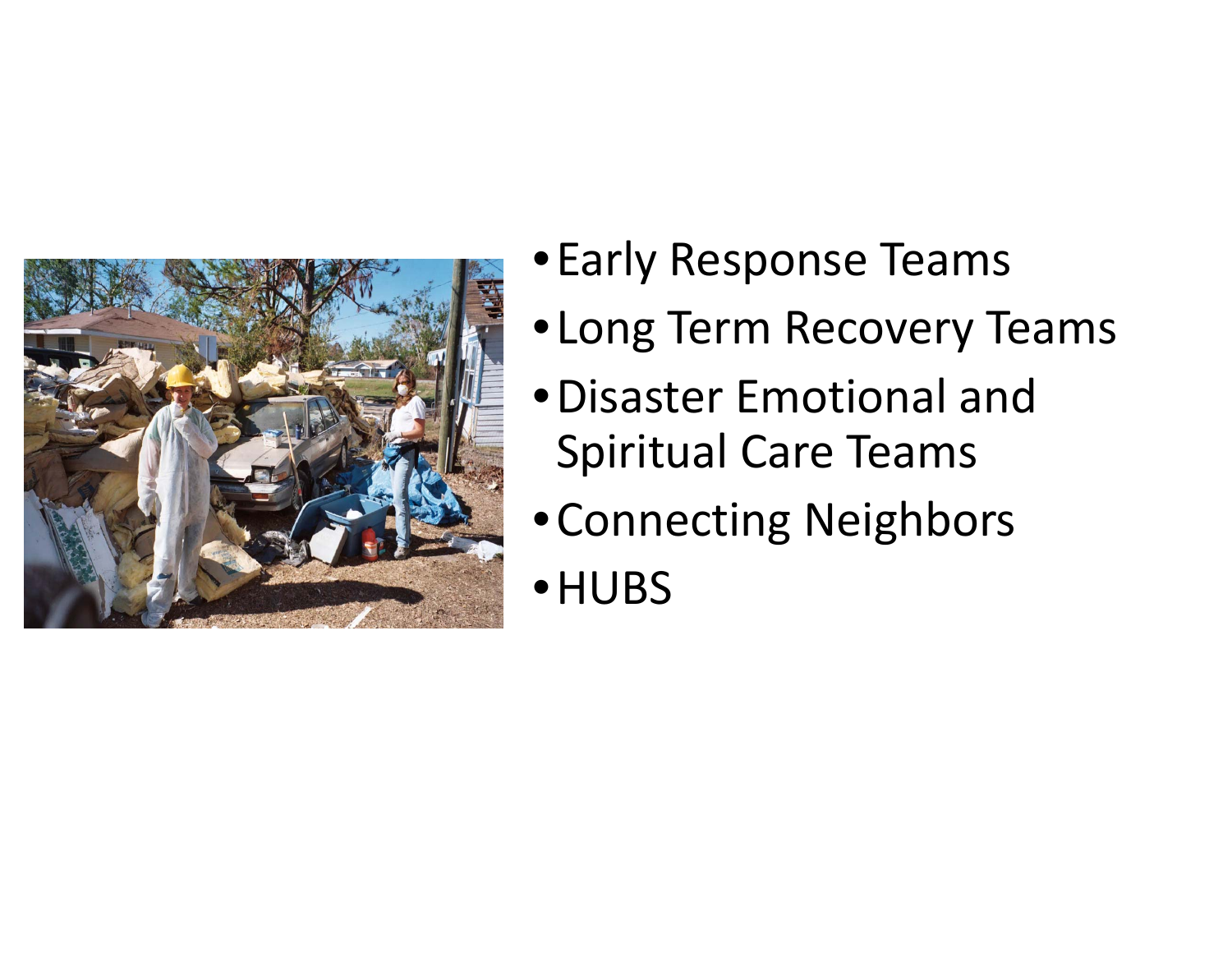

The New York Conference supports Volunteer Mission trips in countries around the world  $-$  in places where the need for our service is welcomed. The main purpose of this short term mission ministry is to make the love of God visible, meaningful, and redemptive in the midst of human need. Guided by "best practices" volunteers are sent to develop trusting and enduring relationships that would foster partnership with the under‐resourced, disenfranchised, marginalized, and oppressed in order to build hope and transformation lives.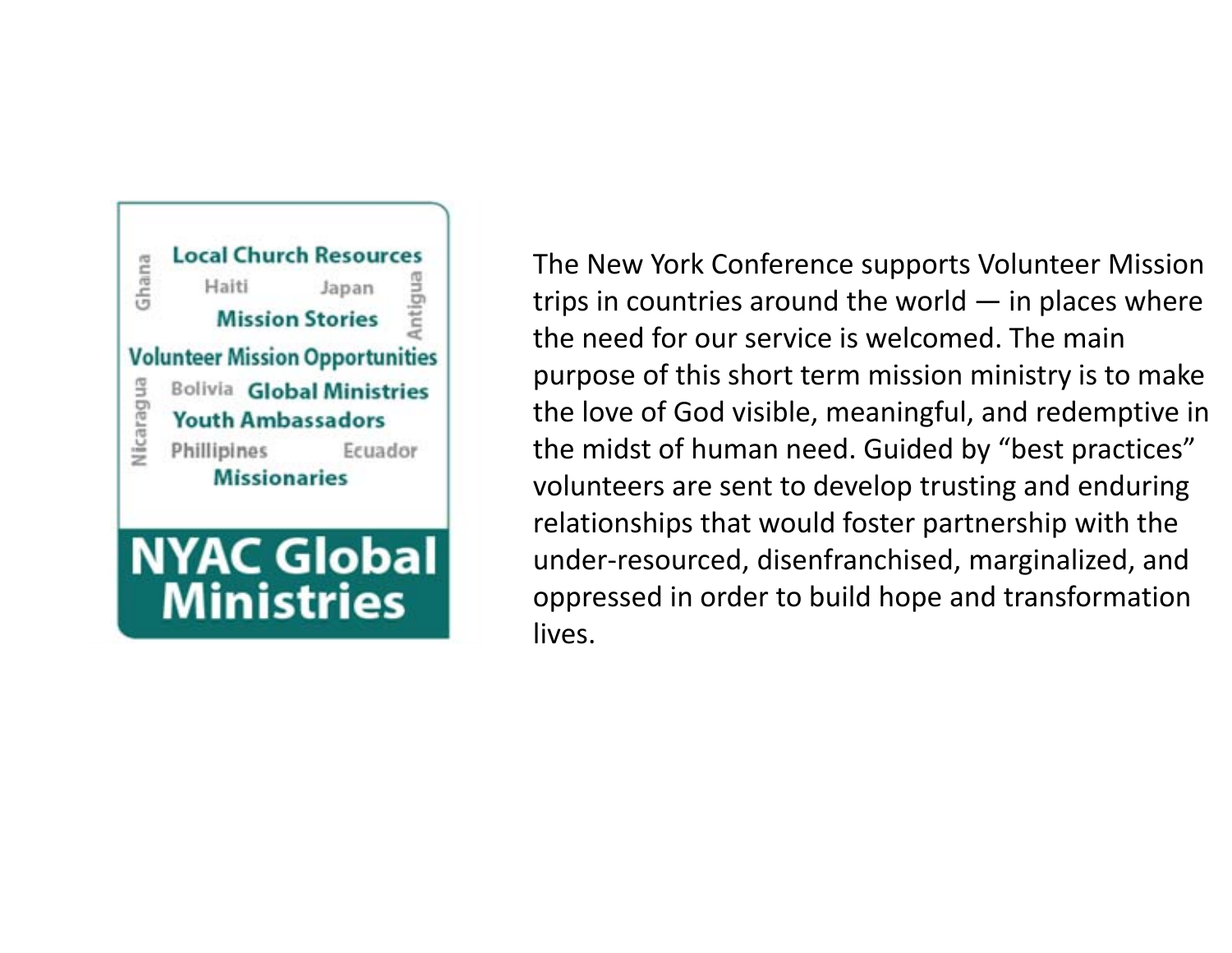

**Health** 

• The New York Conference has accepted the challenge to join in the denomination's global initiative, "Abundant Health: Our Promise to Children." The **healthinitiative** that was kicked off at the 2016 General Conference by the General Board of Global Ministries (GBGM) builds on the success of Imagine No Malaria.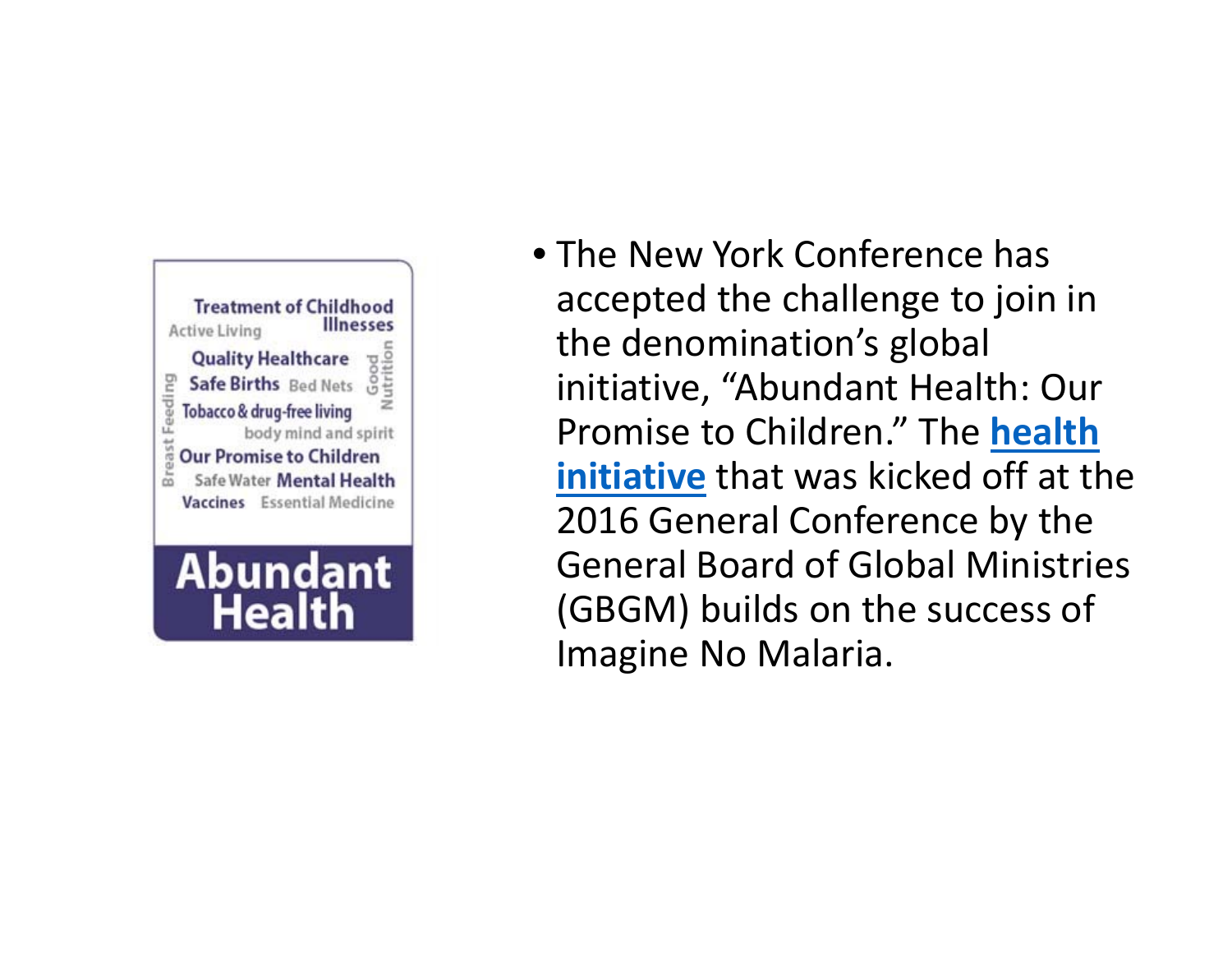

- "In the U.S., we are calling on as many churches as possible to help us participate in global health work by addressing congregational health issues and reaching beyond the congregation to the community," said Dr. Olusimbo Ige, Executive Director of GBGM's Global Health program.
- The goal is to engage at least 10,000 U.S. churches in promoting physical activity, healthy diet and nutrition, education for tobacco- and drug-free living, and mental health education.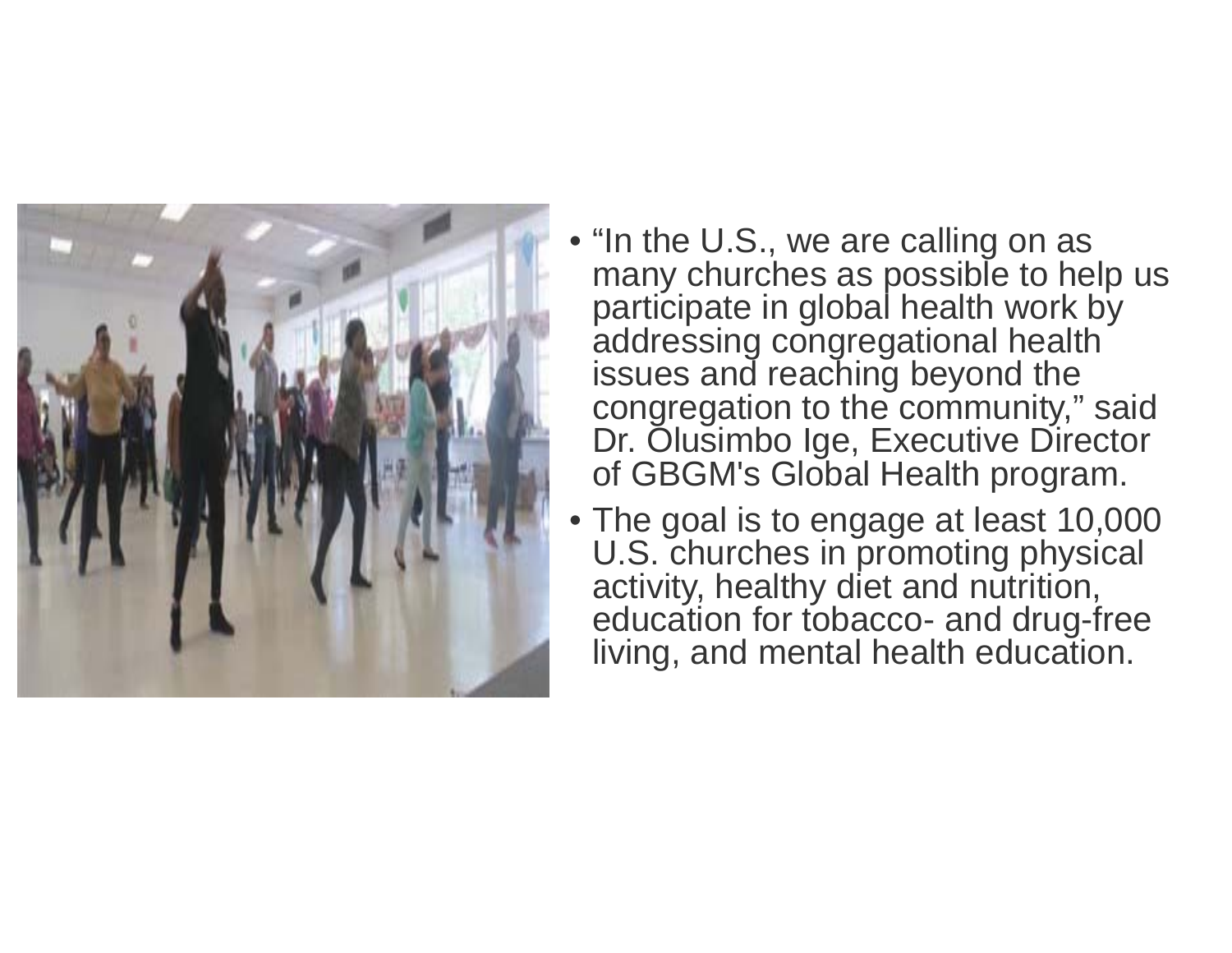Done in a Day **Community Gardens Abundant Health Expos Ministry with the Poor Local Church Resources Ready Church Relational Ministry** And more to come!

Local **Outreach** 

- Jesus is our model. He got involved, walked the streets, sat in the market place, and spent time in people's homes. He got his hands dirty and offered the life‐ changing touch of holiness. He brought heaven down to earth."
- In many ways ministry is always local – it serves with, and within, <sup>a</sup> community and seeks not only to meet the needs of, but to empower, local people and communities.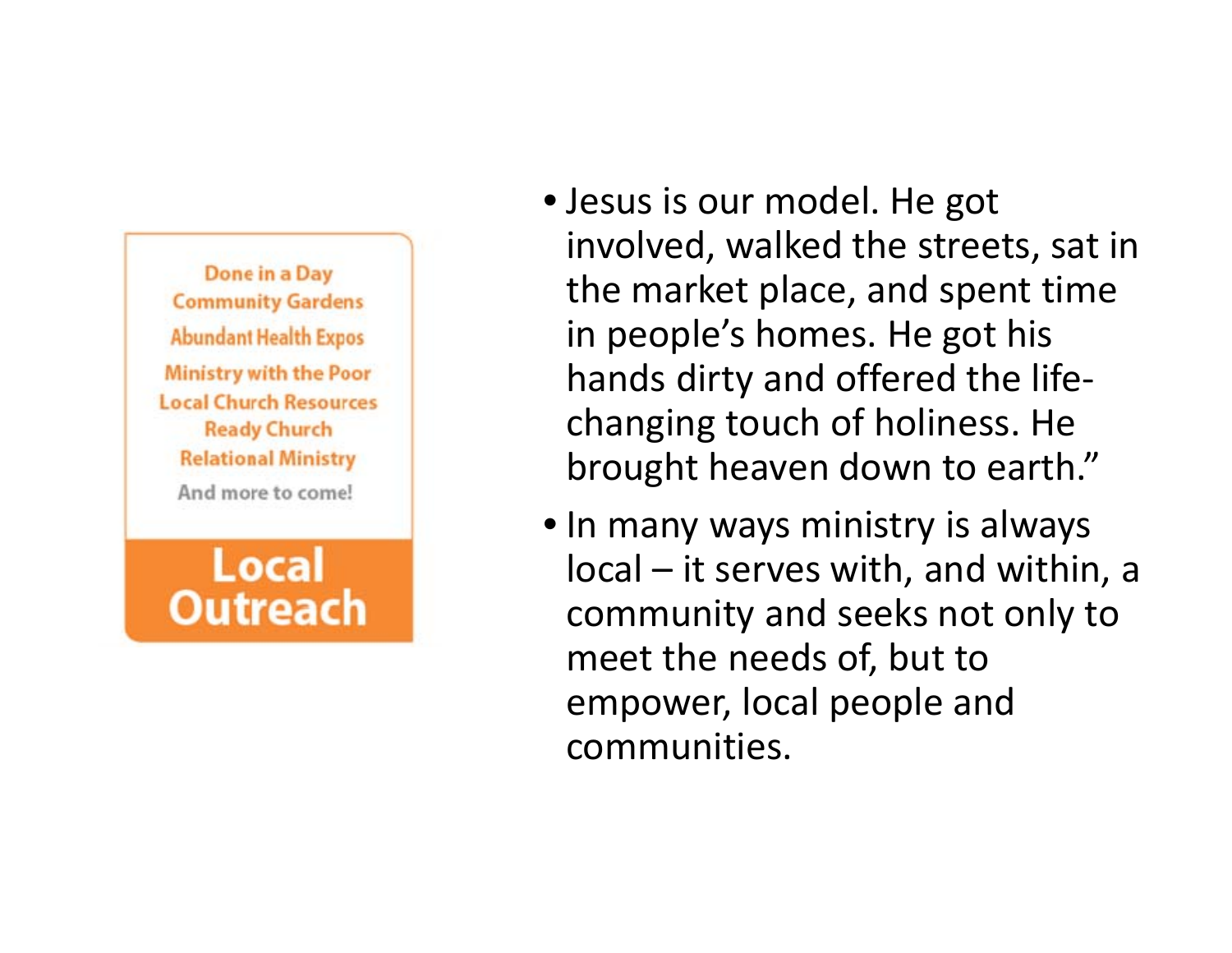"Done in <sup>a</sup> Day" seeks to work with churches to identify local homes and homeowners whoare in need, who may not be able to afford repairs, or who many need some TLC through home repairs. A priority should be given to low‐ income families, seniors, persons with disabilities, single‐parent families, and others with special needs or circumstances. Local churcheswould provide the volunteer labor for the effort.

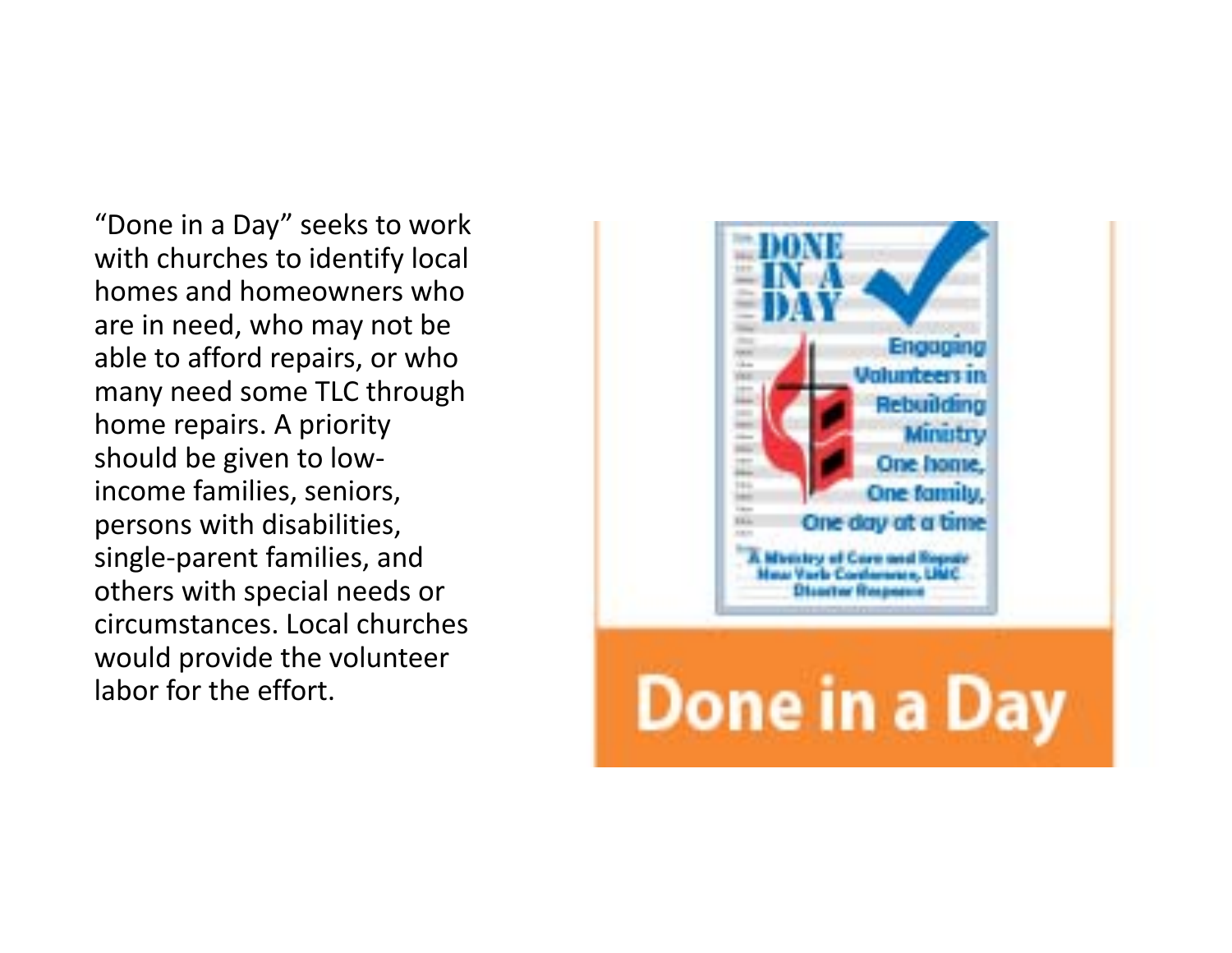Youth Opportunities for Mission

UMARMY – UnitedMethodist Action Reach‐ Out Mission by Youth

ASP – Appalachian Service Project

YAM – Youth Ambassadors in Mission